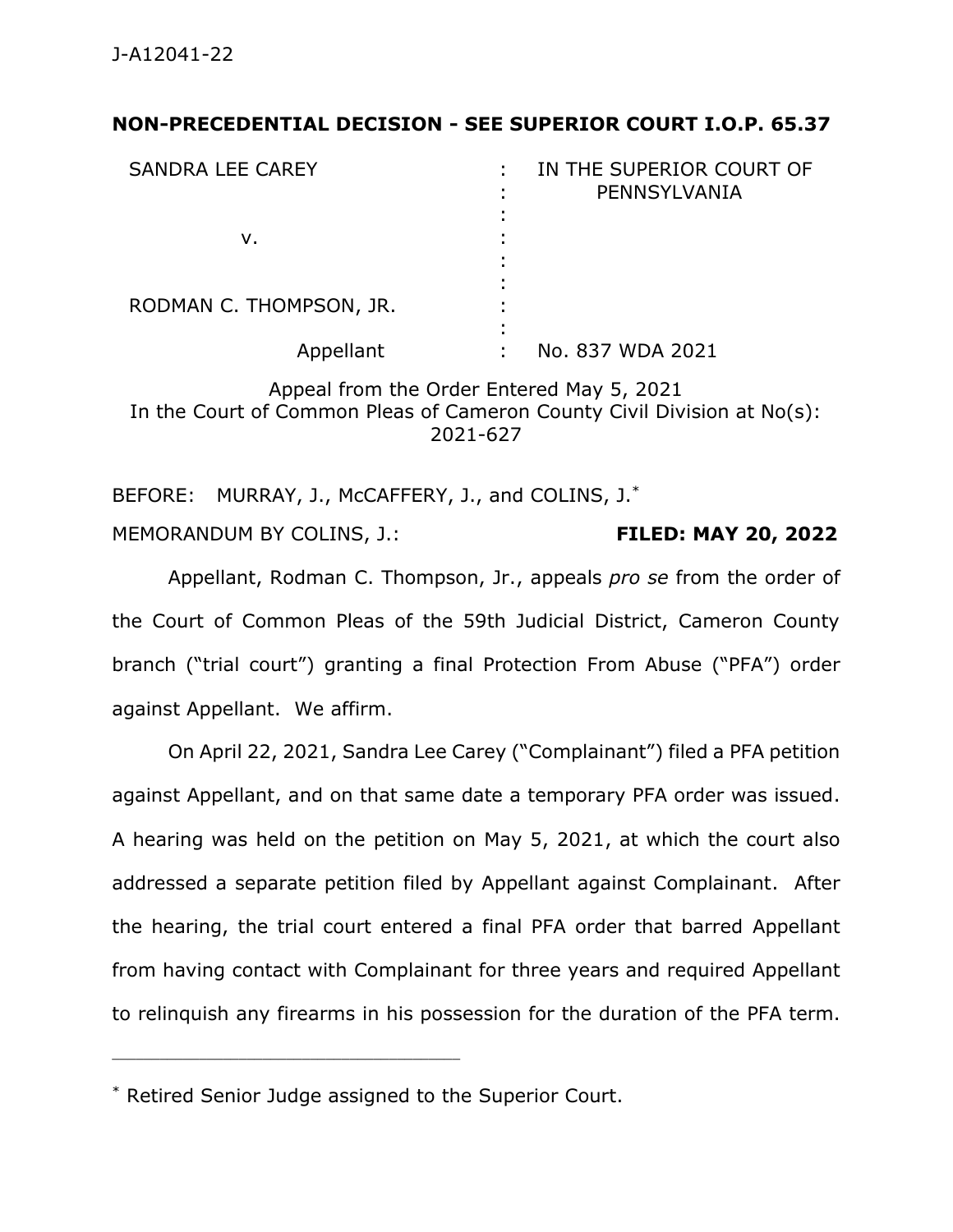The trial court denied Appellant's request for a final PFA order against

Complainant. *See* N.T., 5/5/21, at 63-67.<sup>1</sup> Appellant filed a timely notice of

appeal.<sup>2</sup>

Appellant raises the following issues for our review:

[1.] Has the Pa. Women's Protection Act, under which the PFA was issued, been used to obtain an unconstitutional result (See *Gomillion v. Lightfoot*, 364 U. S. 339 (1960)); i.e. violating [Appellant's] 1st, 2nd, 4th, 5th, 6th & 7th Amendments, U.S. Const. rights; and, Art I §§1, 6, 8, 11, 25 & 26 [rights under the] Pa. Const[itution?]

[2.] Was administration of the Pa. Women's Protection Act, done in an unlawful and unconstitutional manner, such as to render the Temporary and Permanent PFA, void?

[3.] Did [the trial court act] in a manner inconsistent with due process at the 5/5/2021 hearing in the case?

[4.] Did [the trial court] agree/conspire with opposing counsel[] to continue to the []Permanent PFA hearing?

[5.] Did [the trial court] wrongly grant the []Permanent PFA relying on the alleged "preponderance of evidence" not supported by evidence, other than hearsay?

[6.] Did [Complainant] visit fraud upon this Court by falsely representing actions and allegations known to be false with the intent [that] this Court act upon those allegations to the detriment of [Appellant] for the purpose of obtaining the desired Final PFA Order[?]

[7.] Was the Permanent PFA issued to affect related litigation in Commonwealth Court?

<sup>&</sup>lt;sup>1</sup> The denial of Appellant's PFA petition is not presently before this Court.

<sup>&</sup>lt;sup>2</sup> Appellant filed his Pa.R.A.P. 1925(b) concise statement of errors complained of on appeal on July 26, 2021, and the trial court filed its Pa.R.A.P. 1925(a) opinion on September 21, 2021.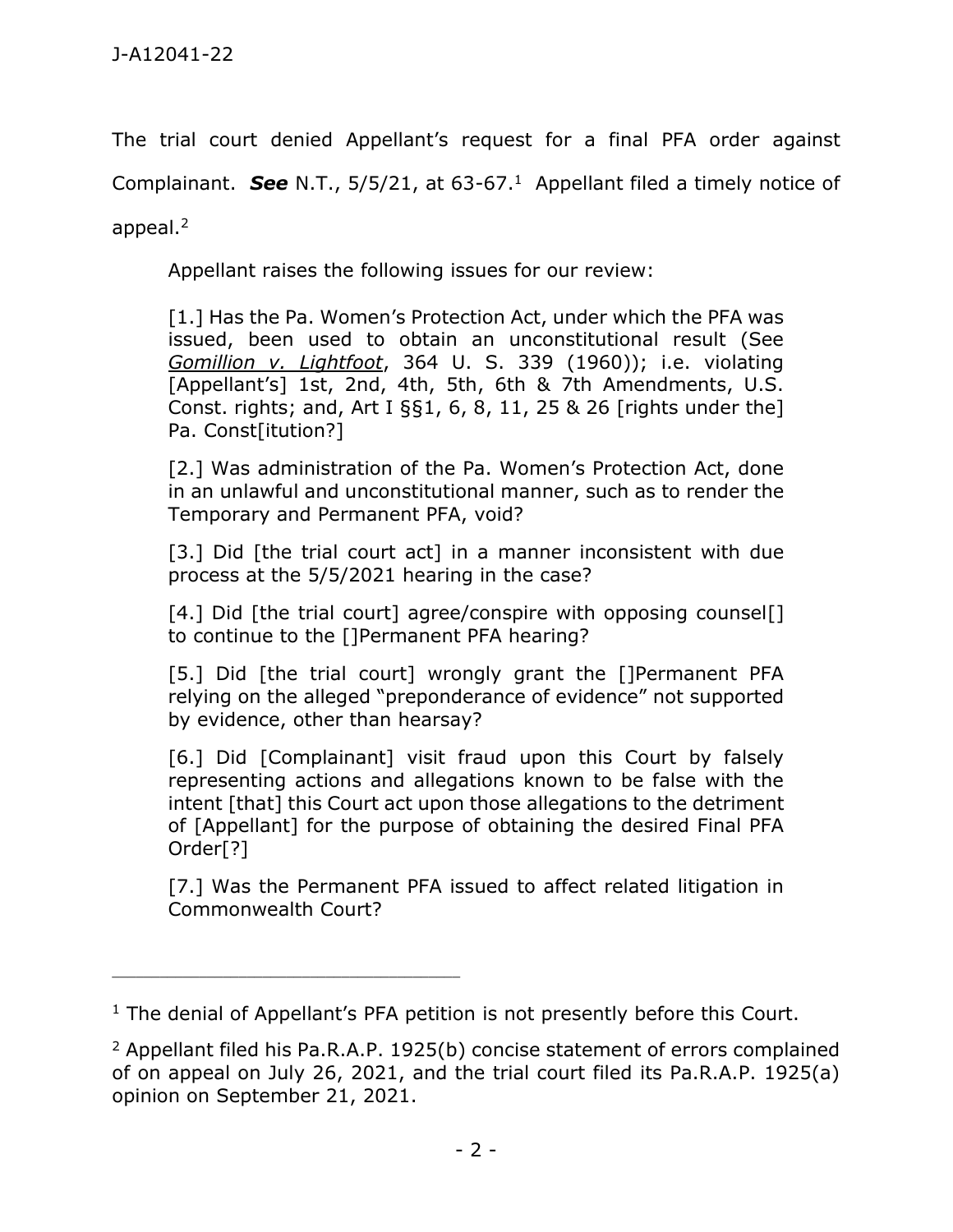[8.] Was [the trial court's] refusal to produce transcripts from the 2015-259 PFA hearing, intended to obstruct justice?

Appellant's Brief at 5-6, 8-12 (some capitalization omitted).

In an appeal from the entry of a PFA order, we review the trial court's ruling to determine if it made an error of law or abused its discretion. *Kaur v. Singh*, 259 A.3d 505, 509 (Pa. Super. 2021); *Custer v. Cochran*, 933 A.2d 1050, 1053-54 (Pa. Super. 2007) (*en banc*). "A trial court does not abuse its discretion for a mere error of judgment; rather, an abuse of discretion occurs where the judgment is manifestly unreasonable or where the law is not applied or where the record shows that the action is a result of partiality, prejudice, bias, or ill will." *Kaur*, 259 A.3d at 509 (internal quotation marks and citation omitted).

In Appellant's first two issues, he argues that the "Pa. Women's Protection Act" is unconstitutional. Appellant's Brief at 5. Appellant cites a litany of federal and state constitutional provisions, but it appears that his challenges relate to two claims: (1) an alleged violation of his due process rights based upon his forced eviction from Complainant's home upon short notice and (2) the question of whether the final PFA order's requirement that he relinquish his firearms for three years comports with the Second Amendment to the United States Constitution and Article I, Section 21 of the Pennsylvania Constitution.<sup>3</sup> We note that there is no Pennsylvania "Women's

<sup>3</sup> U.S. Const. Amend. II ("A well regulated Militia, being necessary to the security of a free State, the right of the people to keep and bear Arms, shall *(Footnote Continued Next Page)*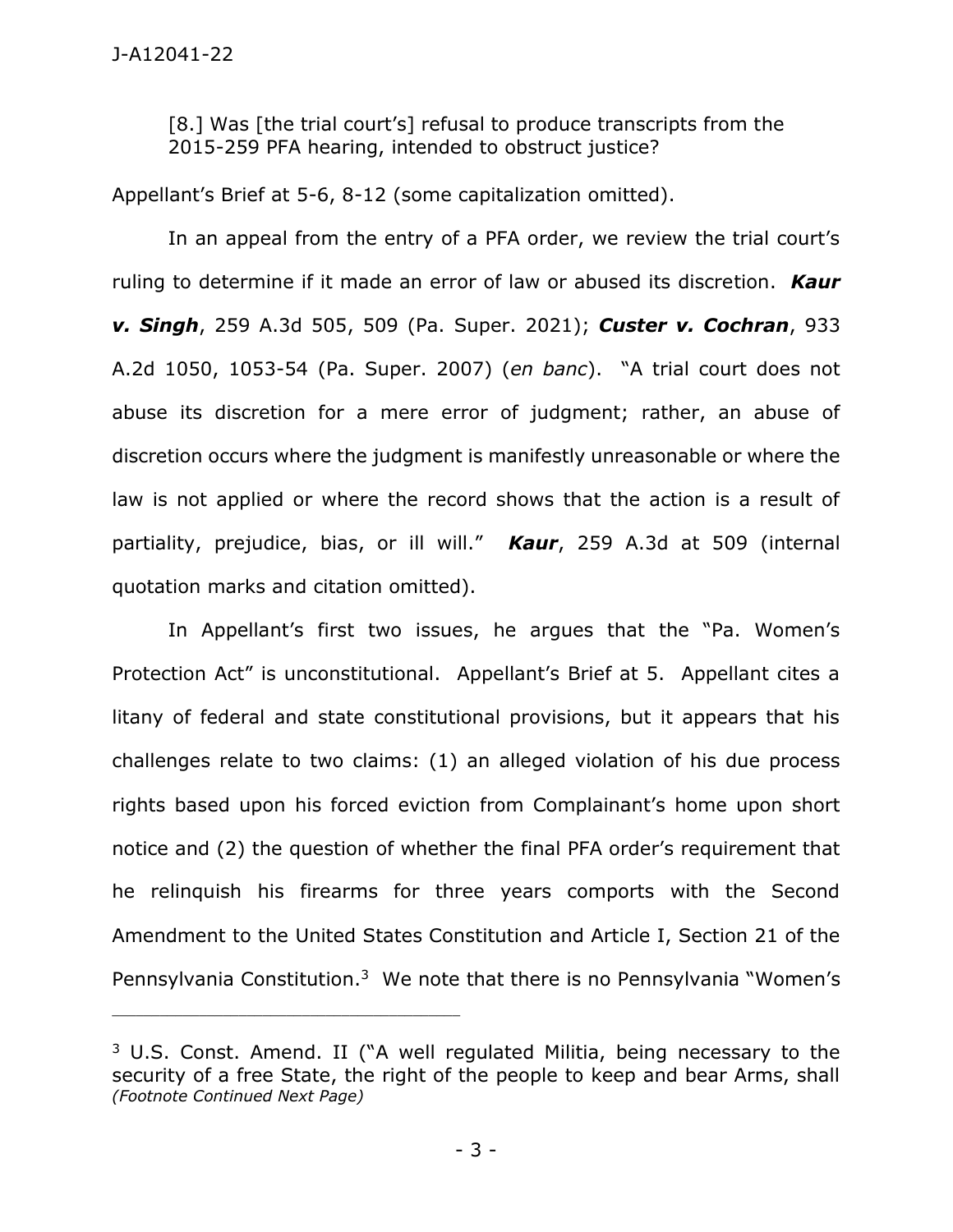Protection Act," but we presume that Appellant's arguments relate to the Protection From Abuse Act ("PFA Act"), 23 Pa.C.S. §§ 6101-6122.<sup>4</sup>

To the extent that Appellant argues that the PFA Act is invalid under the due process clause, we find that this argument is waived because Appellant first raised it in his Pa.R.A.P. 1925(b) concise statement. "Issues not raised in the trial court are waived and cannot be raised for the first time on appeal." Pa.R.A.P. 302(a). Furthermore, "[a]n issue raised for the first time in a concise statement is waived." *Beemac Trucking, LLC v. CNG Concepts, LLC*, 134 A.3d 1055, 1058 (Pa. Super. 2016); *Irwin Union National Bank and Trust Co. v. Famous*, 4 A.3d 1099, 1104 (Pa. Super. 2010). The doctrine of waiver applies even where the issue is one of constitutional

not be infringed."); Pa. Const. Art. I, § 21 ("The right of the citizens to bear arms in defence of themselves and the State shall not be questioned.").

<sup>4</sup> Appellant separately states in his brief that he seeks to have the "Pa. VAMA declared unconstitutional" and in his Pa.R.A.P. 1925(b) statement he argues that provisions of the "Violence Against Women's (Protection) Act, hereafter VAWA," are unconstitutional. Appellant's Brief at 1; Pa.R.A.P. 1925(b) Statement, 7/26/21, ¶1. Likewise, at oral argument, Appellant asserted that the "Violence Against Women Act" has been ruled unconstitutional by courts of other states.

To the extent Appellant would challenge the federal Violence Against Women Act ("VAWA"), we note that this legislation provides that a state domestic violence protection order is entitled to full faith and credit in the remaining states and territories and prohibits some individuals subject to a PFA order from owning a firearm regardless of the PFA order's specific directive regarding weapons. *See* 18 U.S.C. §§ 922(g)(8), 2265(a). However, these provisions have not yet been enforced against Appellant and therefore a constitutional challenge to them would be premature. In any event, Appellant did not raise a challenge to VAWA before the trial court, and such a challenge would be waived on appeal.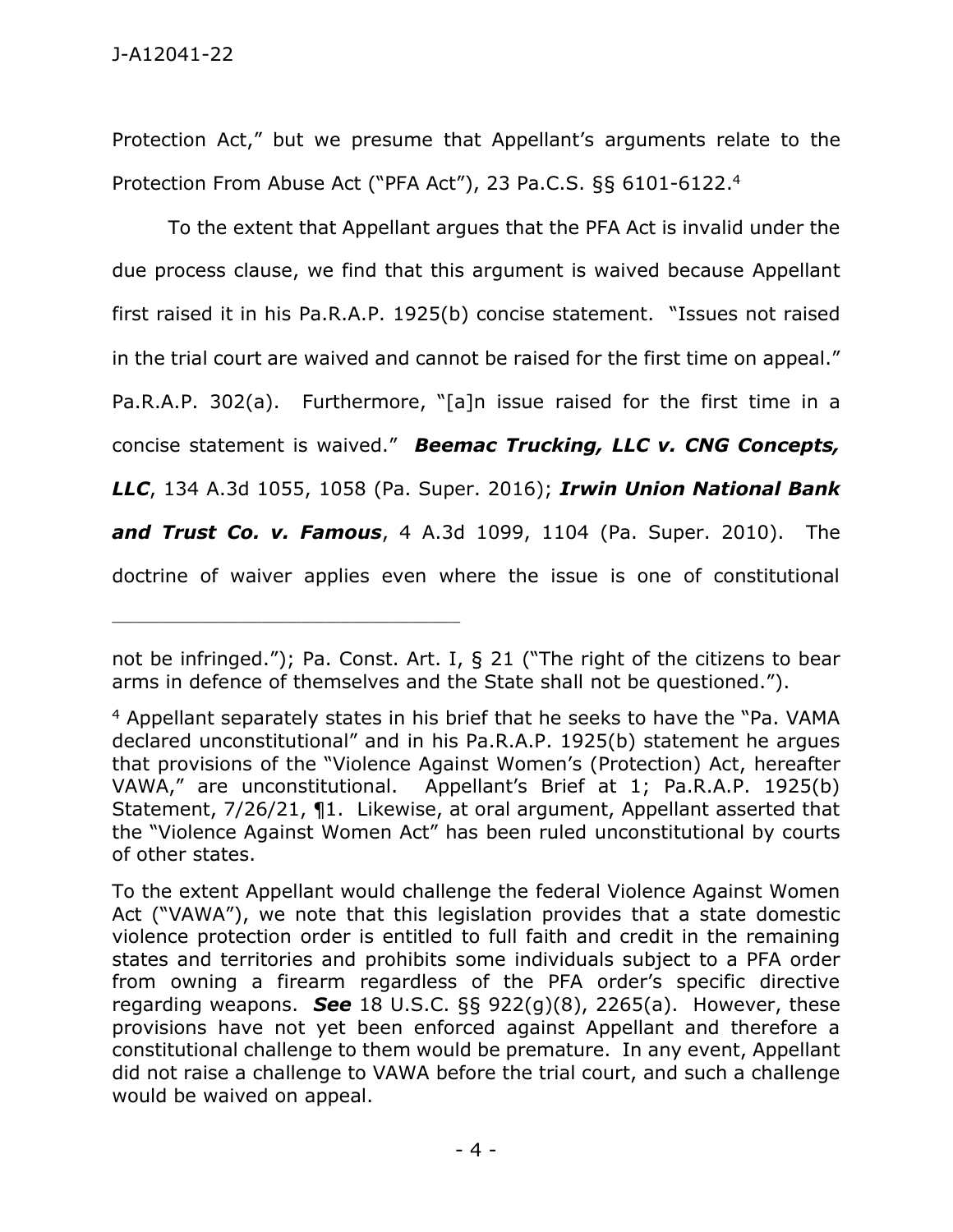J-A12041-22

dimensions. *In the Interest of T.W.*, 261 A.3d 409, 425 n.9 (Pa. 2021). As Appellant was made aware of the grounds for this constitutional challenge when he was evicted from Complainant's home through the April 22, 2021 temporary PFA order, his failure to raise the issue before the trial court thus results in waiver of the claim. Pa.R.A.P. 302(a); *Beemac Trucking*, 134 A.3d at 1058; *Irwin Union*, 4 A.3d at 1104.

With respect to Appellant's argument concerning the infringement of his Second Amendment and Article I, Section 21 rights, Appellant did preserve this argument before the trial court. *See* N.T., 5/5/21, at 17. However, Appellant has cited no caselaw in any jurisdiction that holds that the compelled surrender of firearms by an individual subject to a PFA or similar protective order violates that individual's right to keep and bear arms. We are aware of no Pennsylvania case that addresses the constitutionality of the provisions of the PFA Act that permit the trial court to order the temporary relinquishment of firearms and other weapons in a final PFA order. However, our review reveals that various federal courts of appeals have upheld, in the face of a Second Amendment challenge, a federal criminal statute that prohibits an individual subject to a state domestic violence protective order from shipping, transporting, or possessing firearms. *See* 18 U.S.C. § 922(g)(8); *see, e.g.*, *United States v. Boyd*, 999 F.3d 171, 185-89 (3d Cir. 2021); *United States v. McGinnis*, 956 F.3d 747, 752-59 (5th Cir. 2020); *United States v. Mahin*, 668 F.3d 119, 122-28 (4th Cir. 2012). As the Third Circuit Court of Appeals has stated:

- 5 -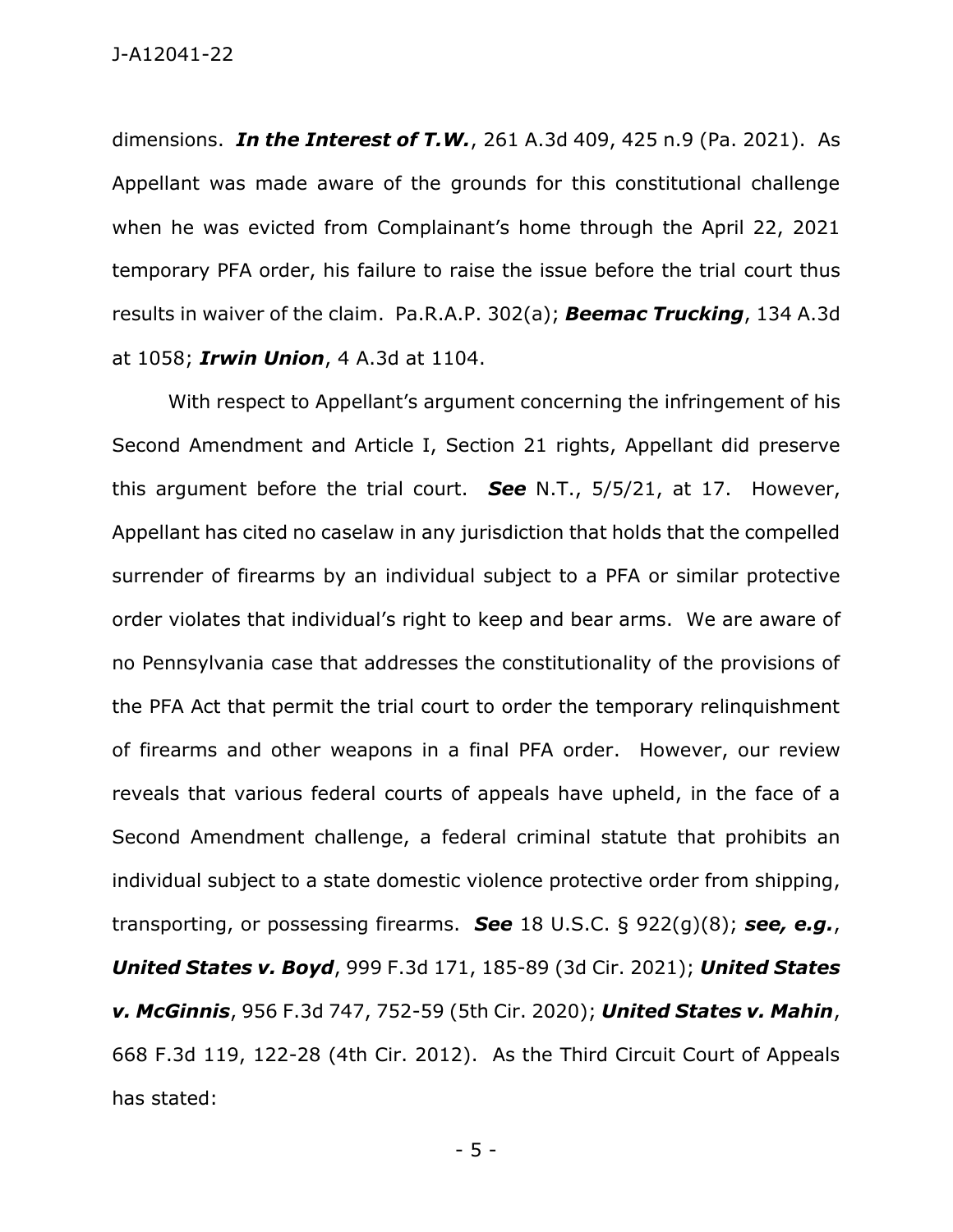Congress has chosen to address the searing issue of domestic violence by disarming persons when a court has found it necessary to issue a protective order that requires them not to harm their intimate partners or their children. And Congress has chosen to do so only after a person has had notice and a hearing before a court. That limitation on gun rights is clearly within the bounds of restrictions that the Second Amendment contemplates.

*Boyd*, 999 F.3d at 189.

Here, the trial court ordered Appellant not to abuse, harass, stalk, or threaten Complainant, his former intimate partner, after holding a hearing and allowing Appellant to challenge the allegations against him. Final PFA Order, 5/5/21. Specifically, the trial court found that Appellant had a past history of threatening Complainant, that Appellant committed abuse under the PFA Act by making actual physical contact with Complainant during the incident that precipitated the instant petition, and that Appellant also abused Complainant by placing her in reasonable fear of imminent serious bodily injury. N.T., 5/5/21, at 58-60. In light of the trial court's findings of past threats of harm and physical contact that placed Complainant under fear of serious bodily injury, as well as the complete absence of any legal support for Appellant's constitutional argument, we find no merit to Appellant's argument that the PFA Act violates the Second Amendment and Article I, Section 21.

In his next issue, Appellant argues that the May 5, 2021 hearing was conducted "in a manner inconsistent with due process." Appellant's Brief at 8-9. In PFA matters, due process requires that "the parties must, at a minimum, have the opportunity to present witnesses, testify on one's behalf, and cross[-]examine the opposing party and his/her witnesses." *Lanza v.* 

- 6 -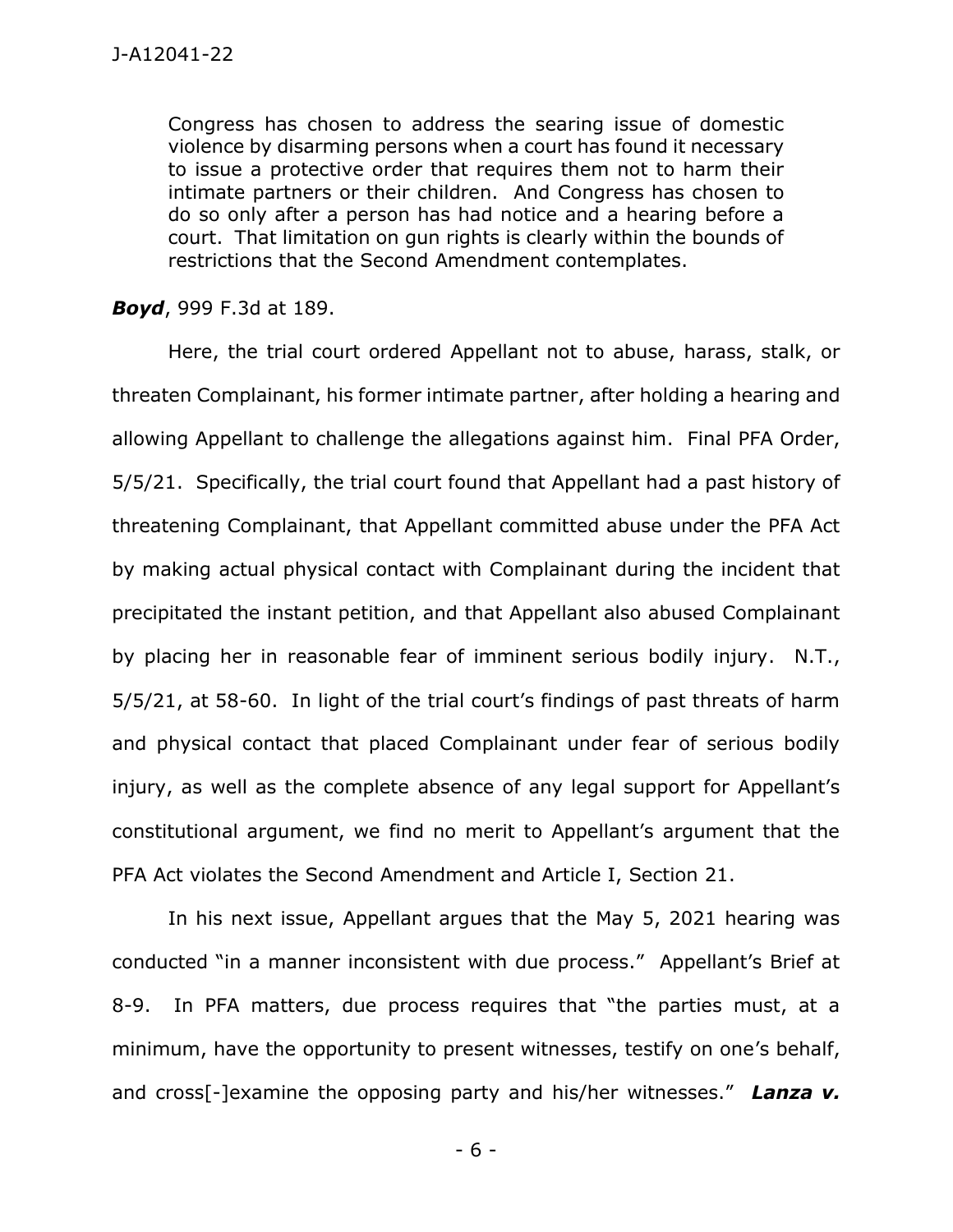J-A12041-22

*Simconis*, 914 A.2d 902, 906 (Pa. Super. 2006). This appellate issue consists of four subsidiary claims. First, Appellant argues that his rights were violated because he was not represented by counsel. Appellant also contends that the trial court failed to rectify sound issues in the courtroom when it was apparent that his difficulty in hearing the proceedings was hindering his participation in the hearing. Third, Appellant asserts that the trial court "could not make a fully informed judgment" because of "insufficient discovery" and certain witnesses not being present. Appellant's Brief at 9. Lastly, Appellant argues that the trial court did not make enough of an effort to resolve an impasse between the parties that would have allowed for an amicable agreement to forgo the hearing.

Appellant is not entitled to relief on any of these arguments. First, the PFA act provides only that the trial court "shall, at the time the defendant is given notice of the hearing [on the PFA provision], advise the defendant of the right to be represented by counsel." 23 Pa.C.S. § 6107(a). Thus, there exists no right to court-appointed counsel in a PFA proceeding. *See Varner v. Holley*, 854 A.2d 520, 523 (Pa. Super. 2004); *cf.* 23 Pa.C.S. § 6114(b)(3) (defendant in indirect criminal contempt prosecution based upon the violation of a PFA order has a right to appointed counsel). Here, the notice of the hearing issued to Appellant appropriately advised him of the fact that he was entitled to legal representation, but no lawyer would be appointed to represent him. Notice of Hearing, 4/22/21.

- 7 -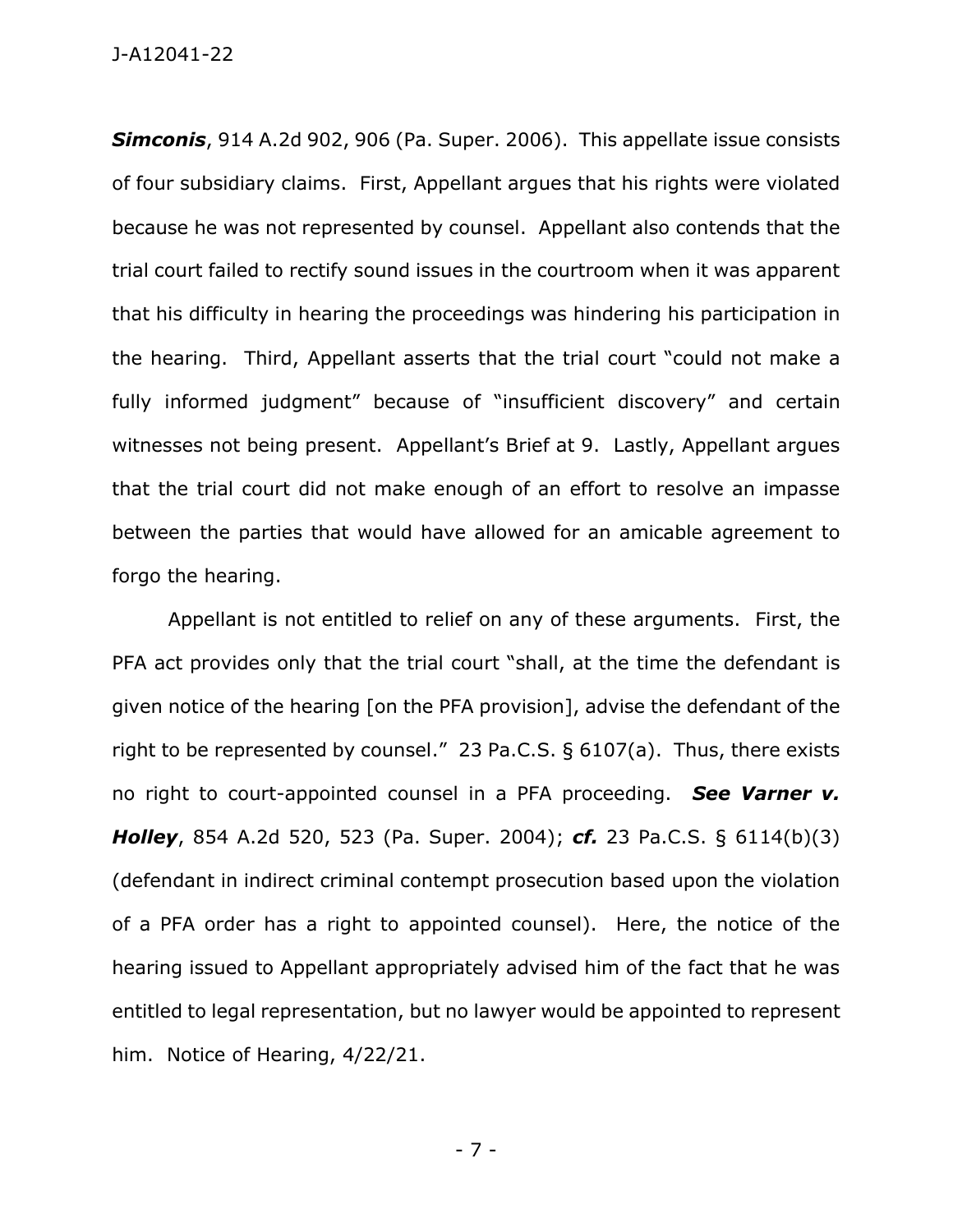Second, while it was apparent that Appellant was having some difficulty in hearing testimony and statements by the trial court, he was able to provide testimony on his behalf and extensively cross-examine Complainant. Moreover, he did not seek a continuance or otherwise raise the issue of his auditory difficulties with the trial court. We cannot find that the trial court abused its discretion in not *sua sponte* making an accommodation for Appellant.

Third, while Appellant claims that he was not permitted sufficient discovery and that witnesses he subpoenaed did not show up for the hearing, he made no effort to raise the absence of his witnesses with the trial court prior to or at the hearing. Pennsylvania Rule of Civil Procedure 1930.5 provides that no discovery will be permitted in PFA proceedings unless authorized by the trial court, but Appellant did not seek leave of the court to conduct discovery in advance of the hearing. Pa.R.Civ.P. 1930.5(a). Moreover, the trial court did not bear any responsibility for ensuring that Appellant was prepared to present his case, and instead due process only required that the court allow Appellant the opportunity to present evidence on his behalf and cross-examine opposing witnesses, which it did in this case. *Lanza*, 914 A.2d at 906; *see also Smithson v. Columbia Gas of PA/NiSource*, 264 A.3d 755, 760 (Pa. Super. 2021) (*pro se* status confers no special benefit on party who must assume the risk of his lack of expertise and legal training). Therefore, there is no merit to Appellant's argument concerning his inability to seek discovery or call witnesses on his behalf.

- 8 -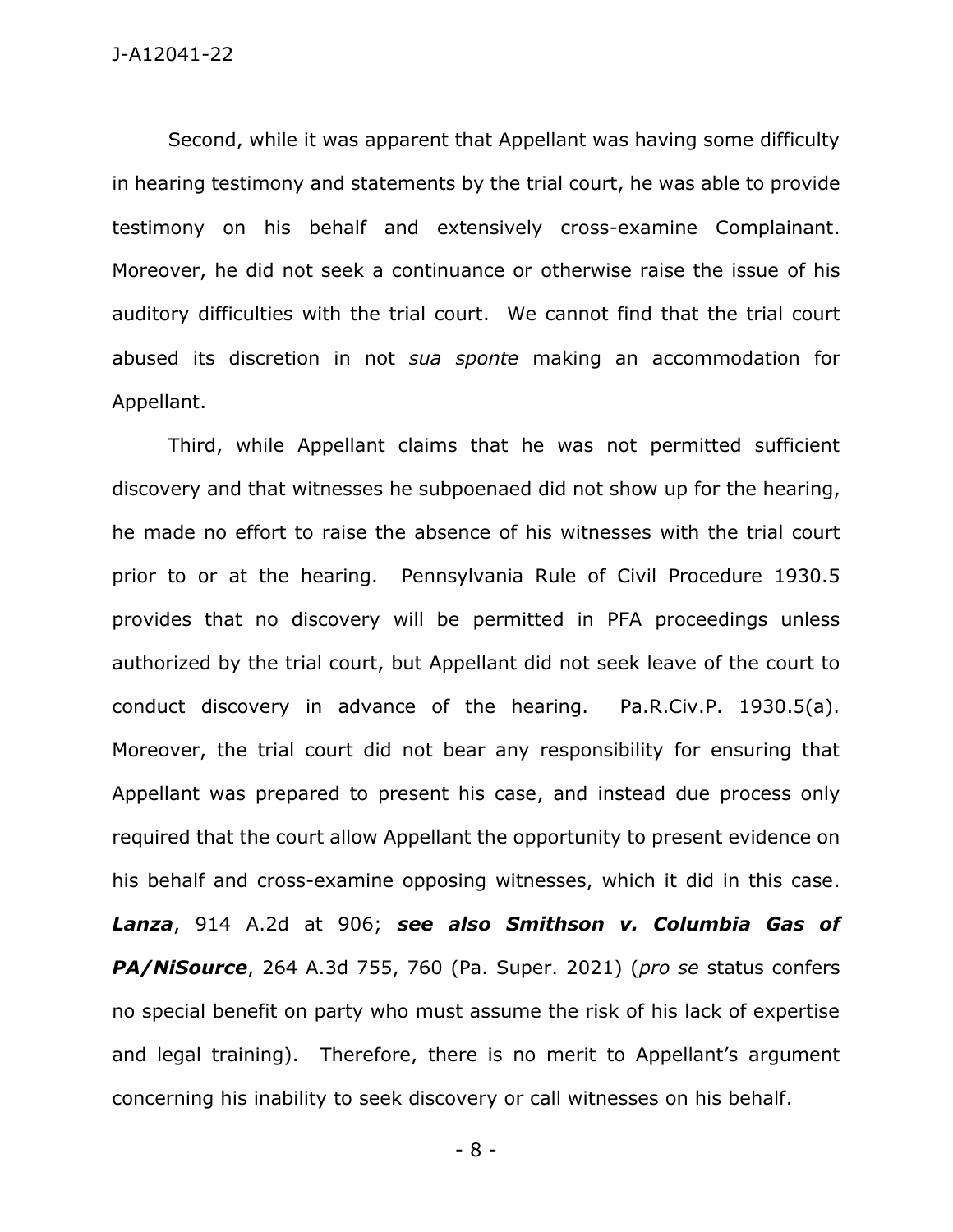Finally, we find no fault in the trial court's failure to break an "impasse" that prevented the voluntary resolution of the PFA petitions. Appellant's Brief at 9. The trial court provided the parties with an off-the-record opportunity to discuss the entry of a consent order, N.T., 5/5/21, at 10-20, and the trial court was under no obligation to pressure the parties into a resolution that ultimately proved elusive.

In his fourth issue, Appellant argues that Complainant's attorney at the hearing, Paul J. Malizia, Esquire, "conspire[d]" with the trial court to "torpedo negotiations" between the parties regarding the amount of time Appellant would be given to remove his personal property from Complainant's home and yard.<sup>5</sup> Appellant's Brief at 9. Appellant asserts that as a result of Attorney Malizia's insistence that Appellant would only be given 60 days to remove his property when Appellant had requested 90 days, Appellant and Complainant could not agree on a consent order and the final PFA hearing proceeded to a resolution more disadvantageous to Appellant's interests.

Here, the record reveals that there were two issues that prevented the entry of a consent order, whether Appellant would be provided 60 or 90 days to remove his personal property and whether Appellant would be required to

<sup>5</sup> Attorney Malizia, who is the part-time District Attorney for Cameron County, filed an application to withdraw from representation of Complainant in this appeal, which this Court granted. As Attorney Malizia explained in his application to withdraw, he only represented Complainant at the hearing because he was present in the trial court on the day of the PFA hearing and he thought that his representation of Complainant, who he had represented in prior matters, would aid in the prompt resolution of the proceeding.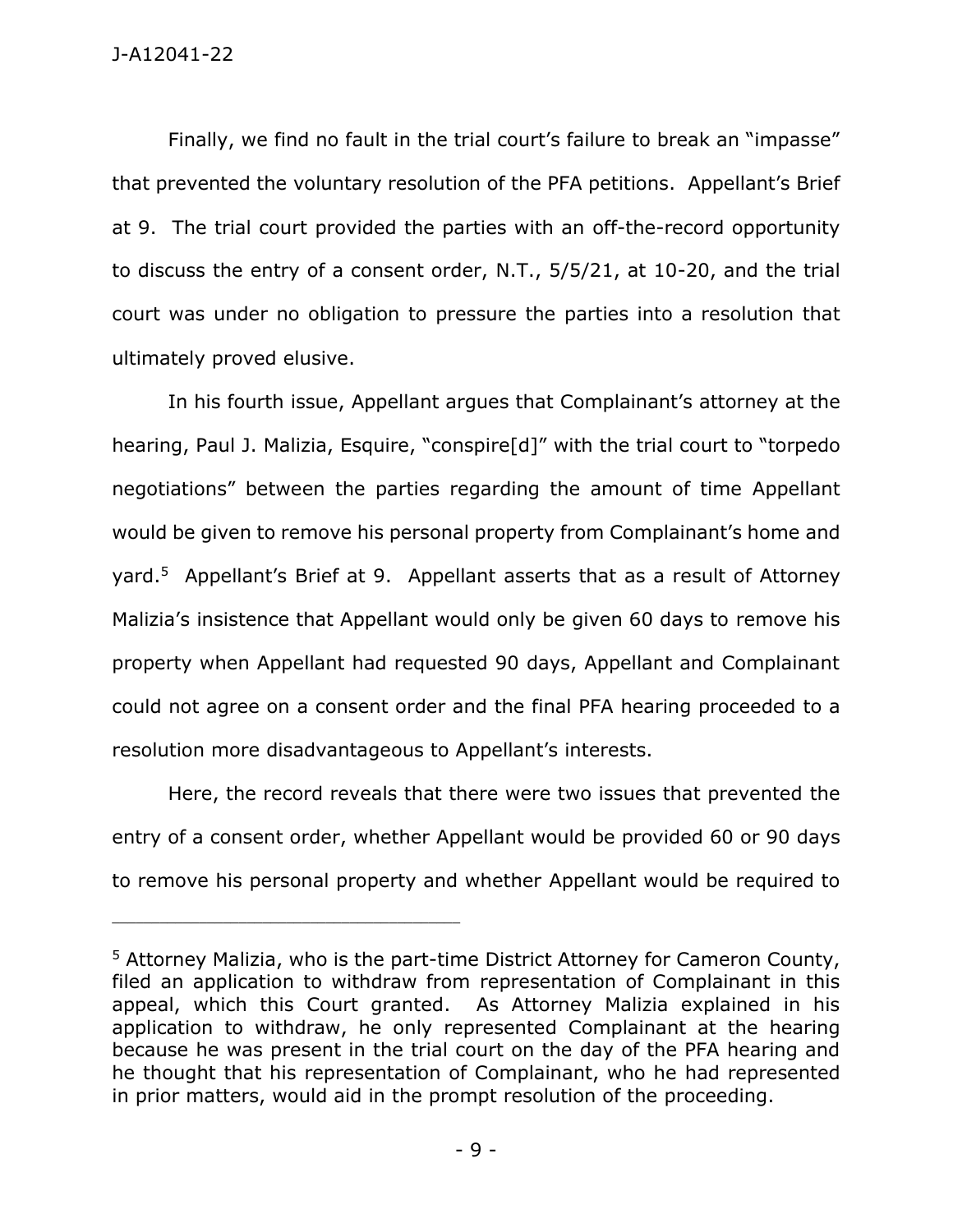surrender his firearms for the duration of the order. N.T., 5/5/21, at 12-17. There is no indication that Attorney Malizia negotiated against Complainant's wishes, but rather the transcript reveals that, while Attorney Malizia initially indicated an openness to Appellant retaining his firearms, Complainant insisted that Appellant's firearms remain in the possession of the Sheriff during the pendency of the consent order term. *Id.* at 15-17. Furthermore, there is no evidence of a "conspir[acy]" between Attorney Malizia and the trial court with respect to the negotiations. Appellant's Brief at 9. Instead, the trial court stated explicitly that it would not involve itself in the negotiations and recessed the proceedings to allow the parties to confer outside the court's presence. N.T., 5/5/21, at 10-11. Therefore, we find no merit to Appellant's fourth issue.

Appellant next argues that there was insufficient evidence to support the issuance of the final PFA order by a preponderance of the evidence. Appellant contends that the trial court relied only on hearsay and accounts of abuse rejected in a prior PFA proceeding.

In PFA matters, a petitioner is required only to establish that abuse occurred by a preponderance of the evidence rather than under the beyond a reasonable doubt standard applicable to criminal matters. *E.K. v. J.R.A.*, 237 A.3d 509, 519 (Pa. Super. 2020); *K.B. v. Tinsley*, 208 A.3d 123, 128 (Pa. Super. 2019). A preponderance of the evidence is defined as "the greater weight of the evidence," or, in other words, enough evidence "to tip a scale slightly." *E.K.*, 237 A.3d at 519 (citation omitted).

- 10 -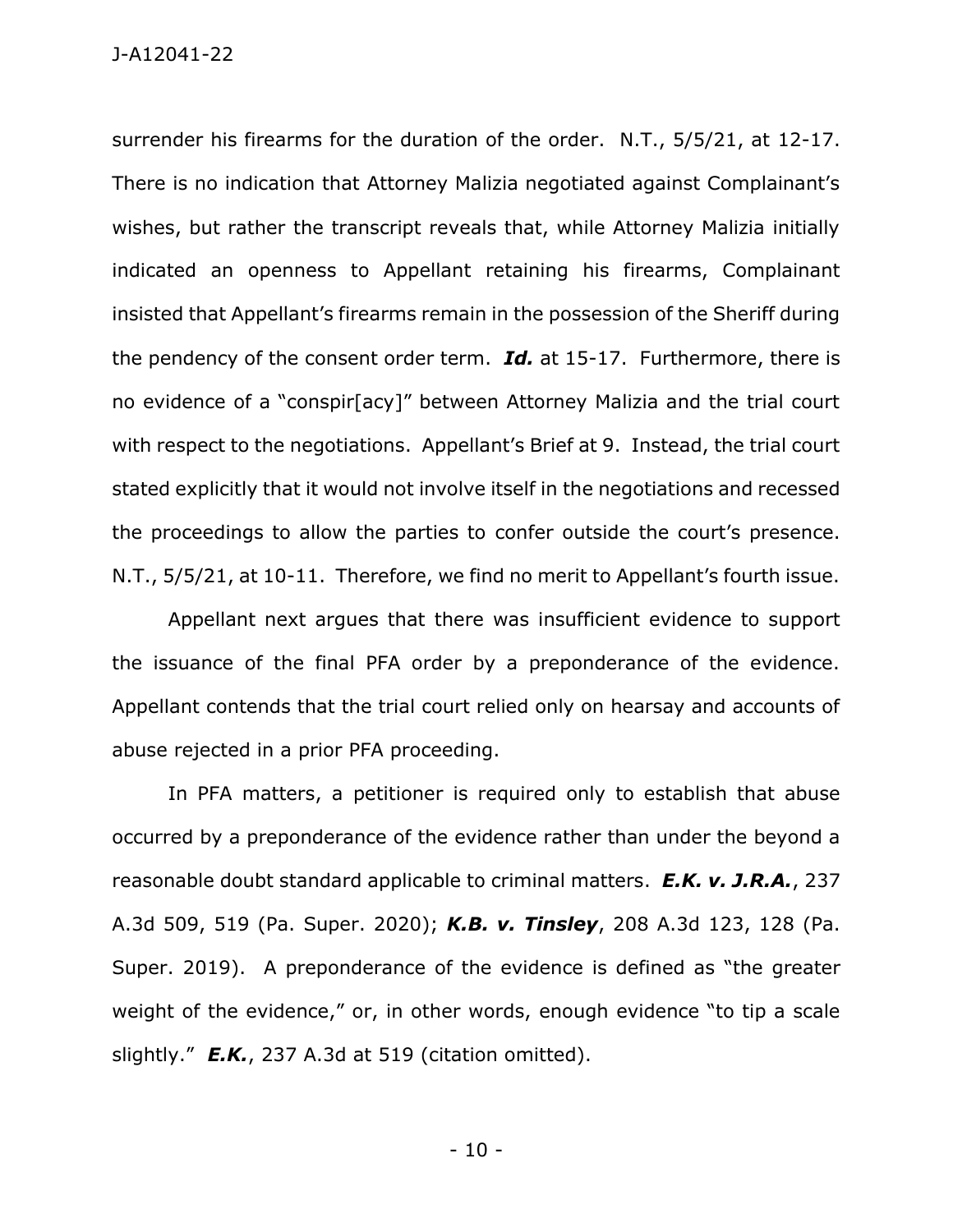When a claim is presented on appeal that the evidence was not sufficient to support an order of protection from abuse, we review the evidence in the light most favorable to the petitioner and granting her the benefit of all reasonable inferences, determine whether the evidence was sufficient to sustain the trial court's conclusion by a preponderance of the evidence. This Court defers to the credibility determinations of the trial court as to witnesses who appeared before it.

*Id.* (quoting *K.B.*, 208 A.3d at 128).

"The purpose of the PFA Act is to protect victims of domestic violence from those who perpetrate such abuse, with the primary goal of advance prevention of physical and sexual abuse." *Id.* (citation omitted). Abuse is defined in the PFA Act to include "[t]he occurrence of one or more of the following acts between family or household members, sexual or intimate partners or persons who share biological parenthood:

(1) Attempting to cause or intentionally, knowingly or recklessly causing bodily injury [] with or without a deadly weapon.

(2) Placing another in reasonable fear of imminent serious bodily injury.

23 Pa.C.S. § 6102(a).

The PFA Act does not define bodily injury but instead adopts the definitions set forth in the Crimes Code of "[i]mpairment of physical condition or substantial pain." 23 Pa.C.S. § 6102(b); 18 Pa.C.S. § 2301. Similarly, for purposes of a PFA proceeding, we apply the Crimes Code definition of "serious bodily injury" of "[b]odily injury which creates a substantial risk of death or which causes serious, permanent disfigurement, or protracted loss or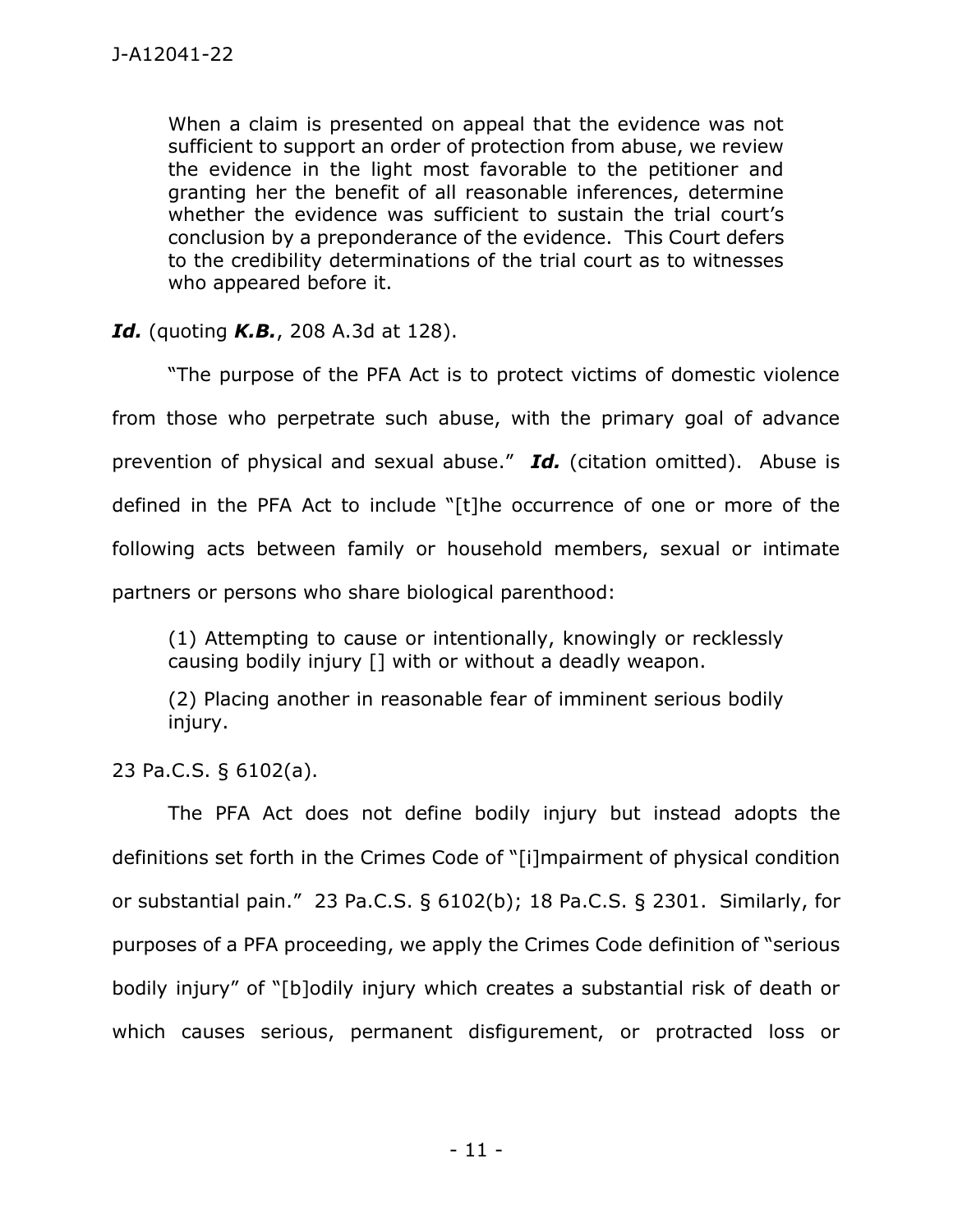impairment of the function of any bodily member or organ." 23 Pa.C.S. § 6102(b); 18 Pa.C.S. § 2301.

We further note that "[p]ast acts are significant in determining the reasonableness of a PFA petitioner's fear." *E.K.*, 237 A.3d at 519; *see also K.B.*, 208 A.3d at 128. Moreover, a complainant's testimony by itself can be sufficient for entry of a PFA order if it is believed by the court. *E.K.*, 237 A.3d at 523; *Custer*, 933 A.2d at 1058.

At the hearing, Complainant testified that on April 22, 2021, she informed Appellant that she needed to go to the pharmacy to pick up her medicine and she asked him to walk her to the car. N.T., 5/5/21, at 21-22. Appellant responded by saying "[s]hut up," "I don't want to hear it," and "quit telling me what to do." *Id.* at 21. Complainant testified that Appellant then grabbed her, twisted her shirt, and leaned on her with his 300-pound body. Id. at 22, 28. Appellant stated "[i]f you don't shut up, I'm going to strangle you" and then threw her onto the bed. *Id.* Finally, Appellant told Complainant that "[i]f you don't shut up and quit telling me what to do, I'm going to get a gun and I'll shoot you and throw you in a sink hole." *Id.* at 22. Complainant stated that, as a result of this interaction, her right leg was black and blue from her knee down to her toes and the bruising was still visible on the date of the hearing. *Id.* at 22, 30.

On cross-examination by Appellant, Complainant also testified regarding the events later on April 22, 2021 after the parties were taken to the Pennsylvania State Police barracks:

- 12 -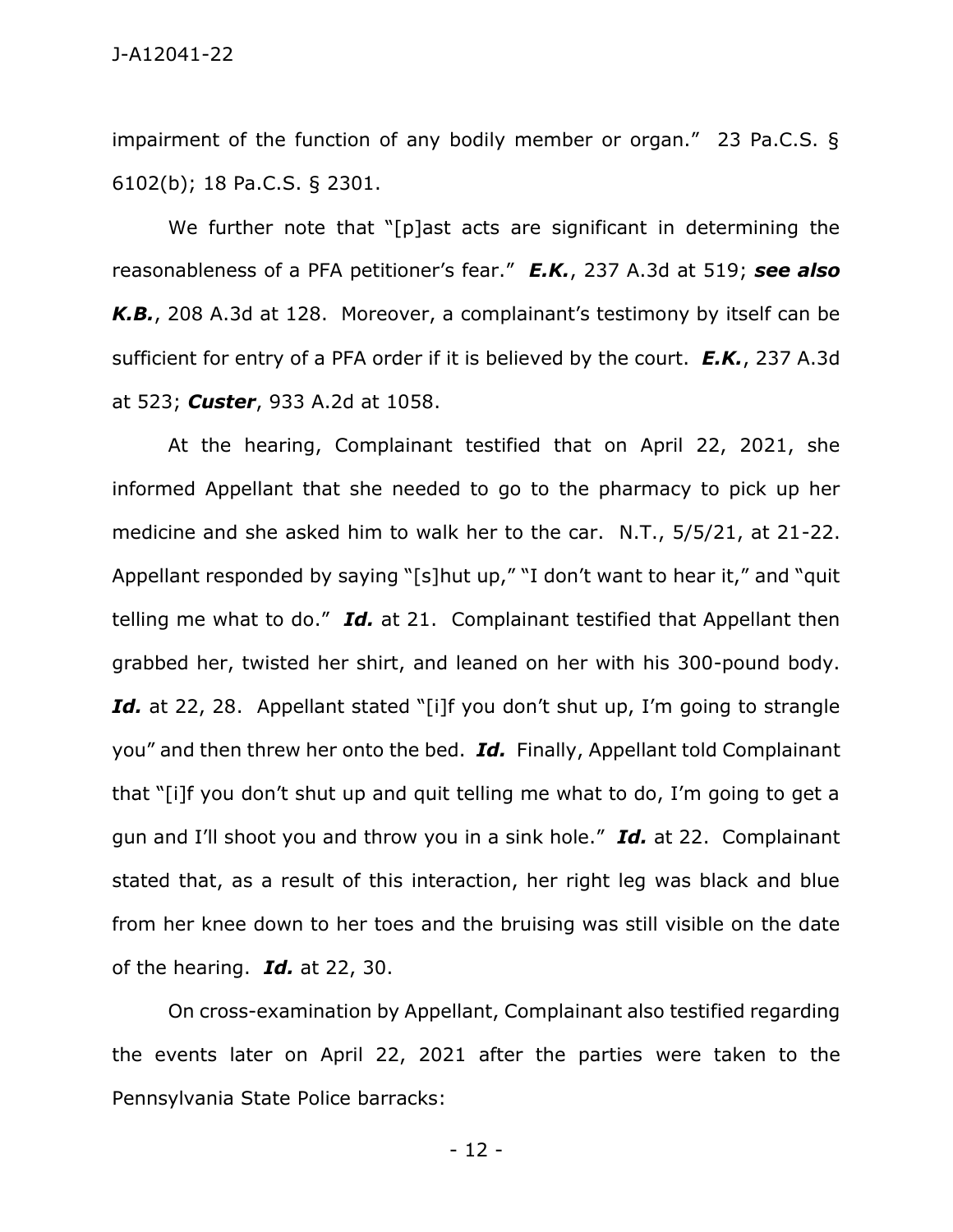[Appellant:] And isn't it true that [after leaving the barracks] you said, What are you going to do next? Try and shoot me?

[Complainant:] Yes, I did. . .

\* \* \*

[Appellant:] . . . And isn't it true that I said, Why would I walk a hundred feet to the truck, get my guns out from behind the dash . . . and walk back in a hundred feet to waste a bullet on you?

[Complainant:] Yes.

*Id.* at 30, 32.

Complainant also discussed two prior incidents of potential abuse involving Appellant. Complainant testified that she filed a PFA against Appellant in 2015 after he threw hot tea in her face. *Id.* at 32-33. Complainant further described a 2016 incident in which she reported to the police that Appellant had threatened to "bash [her] head in with a baseball bat." *Id.* at 40.

In granting Complainant's PFA petition, the trial court found that she had met her burden of showing that abuse had occurred. Specifically, the court concluded that Appellant had intentionally, knowingly, or recklessly caused Complainant to suffer a bodily injury and that Appellant had placed Complainant in reasonable fear of imminent serious bodily injury. *Id.* at 59; *see also* 23 Pa.C.S. § 6102(a). In making its ruling, the trial court determined that Complainant testified credibly regarding the April 22, 2021 incident. N.T., 5/5/21, at 60. The court also found relevant other incidents of abuse between the parties, noting in particular Appellant's threat to hit Complainant in the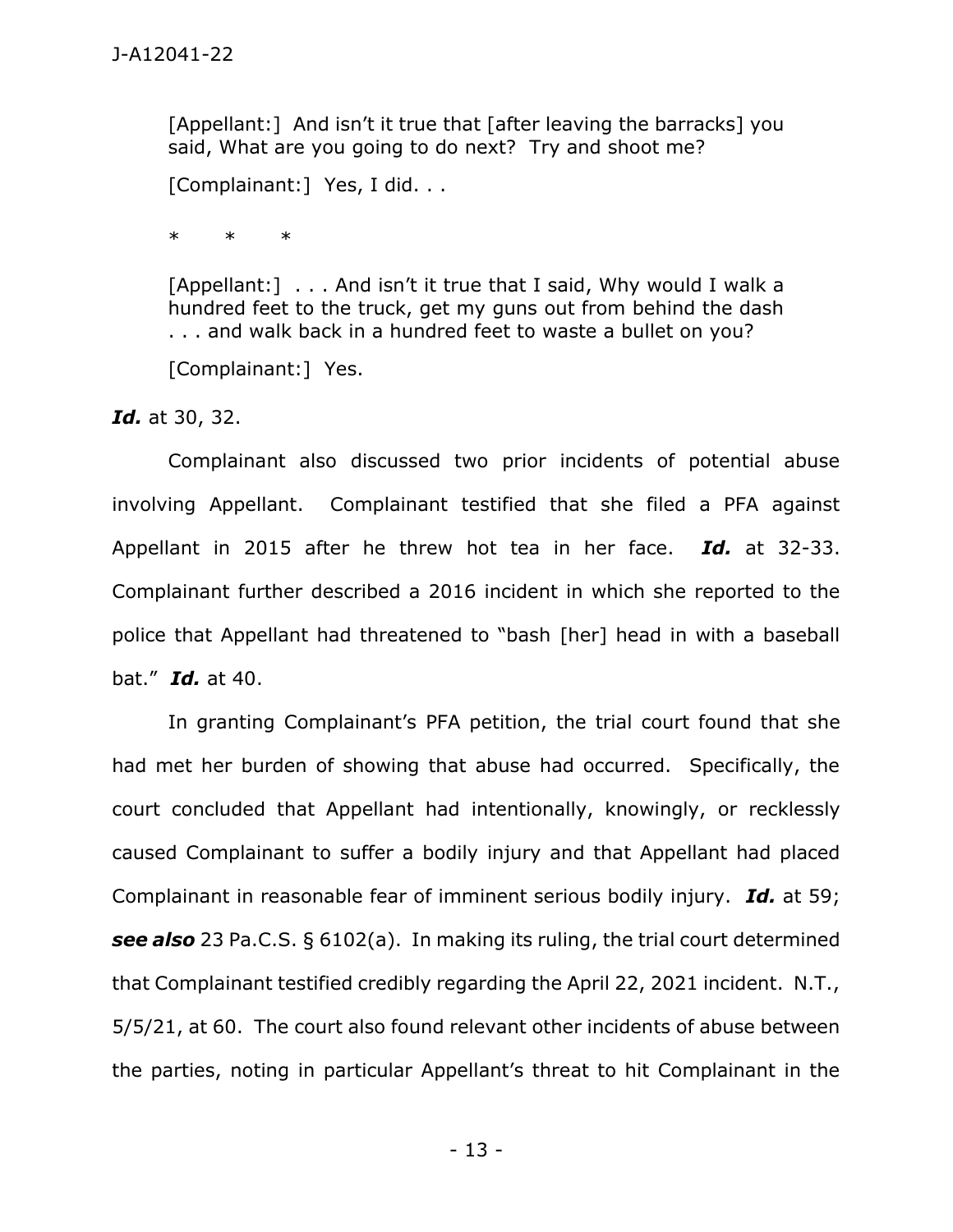head with a baseball bat and his statement that he would not waste a bullet on Complainant. *Id.* at 58-59.

Viewing the evidence in the light most favorable to Complainant, we agree with the trial court that the evidence was sufficient to show that Appellant caused Complainant bodily injury. As the factfinder, the trial court was permitted to infer from Complainant's description of the events that Appellant acted intentionally, or at least recklessly, when he grabbed her, twisted her shirt, leaned his body against her, and threw her onto the bed. 23 Pa.C.S. § 6102(a). Complainant suffered a "bodily injury" as defined by the statute as she testified that she sustained bruising on her leg that was still visible at the date of the hearing, nearly two weeks after the incident in question. *See In re M.H.*, 758 A.2d 1249, 1252 (Pa. Super. 2000) (individual who aggressively grabs the arm of another and pushes her against wall causes "bodily injury" under the Crimes Code, even though the victim did not require medical attention or miss work and only sustained bruises that lasted a few days). Furthermore, the trial court was permitted to conclude that Appellant placed Complainant in reasonable fear of imminent serious bodily injury when he said that, if Complainant did not shut up, he would strangle her or shoot her with a gun. 23 Pa.C.S. § 6102(a).

While Appellant asserts that the only evidence against him was hearsay, he did not object at any point to Complainant's testimony on the basis of hearsay. Therefore, any hearsay argument is waived. *See Commonwealth v. Wroten*, 257 A.3d 734, 742 (Pa. Super. 2021) (failure to raise

- 14 -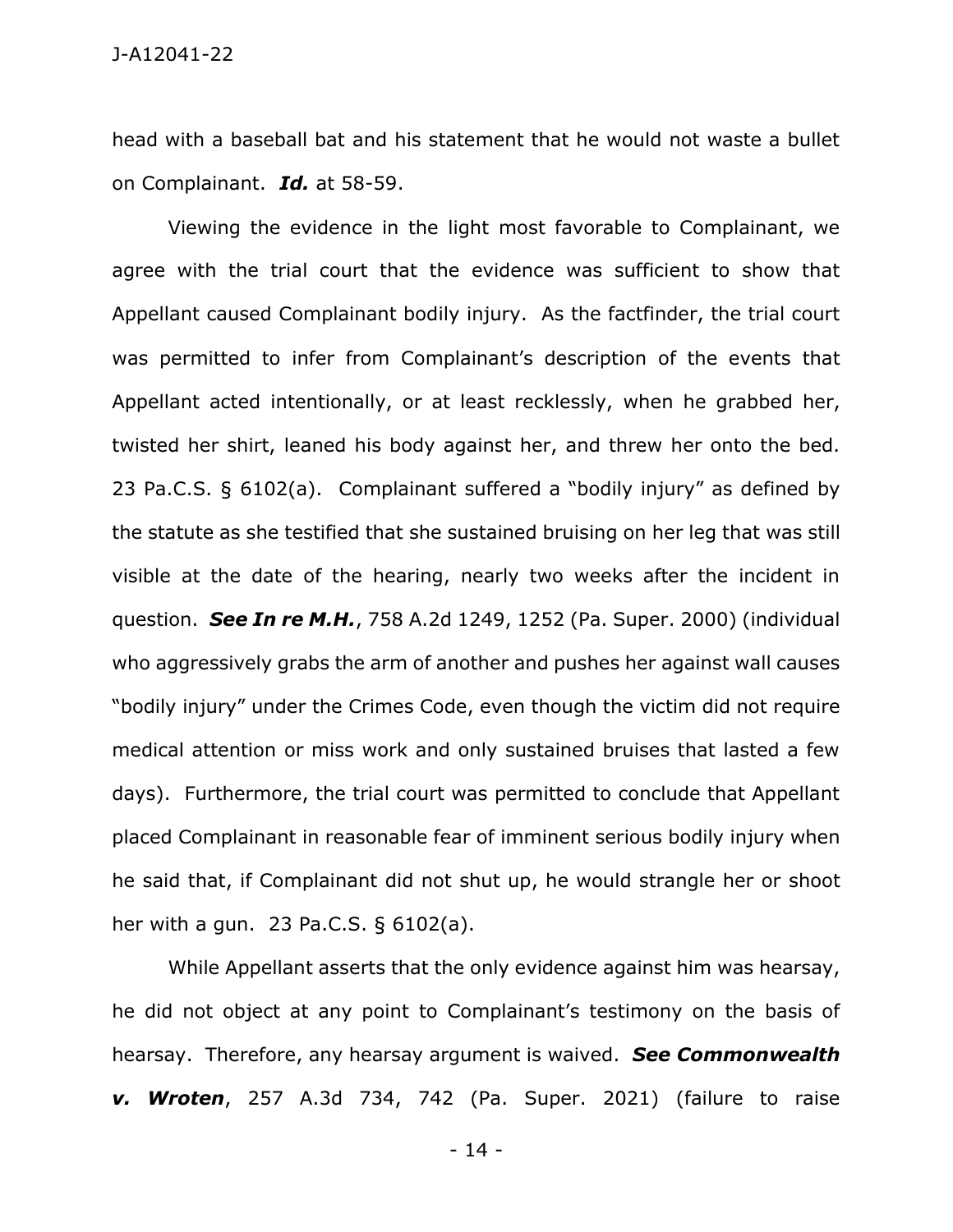contemporaneous objection to admission of evidence constitutes waiver of appellate argument). $6$  In addition, we disagree with Appellant that the trial court's reference to prior threats of abuse by Appellant towards Complainant when rendering its decision "effectively revers[ed]" a 2016 ruling by a magisterial district judge dismissing a harassment charge against Appellant. Appellant's Brief at 10. This purported earlier dismissal of charges against him was not made part of the record in the PFA action, and, in any event, any prior ruling in a criminal action would not have preclusive effect in this PFA proceeding which has a lower burden of proof. *E.K.*, 237 A.3d at 519; *K.B.*, 208 A.3d at 128. Furthermore, the trial court was permitted to consider Appellant's past threats to Complainant in determining whether, on the date in question, she reasonably feared that he would cause her serious bodily injury. *E.K.*, 237 A.3d at 522-23 (trial court appropriately permitted petitioner to testify regarding long history of intimate partner abuse in order to determine reasonableness of petitioner's fear).

In Appellant's sixth issue, he argues that Complainant "visit[ed] fraud upon [the trial court] by falsely representing actions and allegations." Appellant's Brief at 10. Appellant argues, *inter alia*, that Complainant's statement that she was afraid of Appellant should not have been believed

<sup>&</sup>lt;sup>6</sup> In any event, we note that, to the extent Complainant's testimony constituted hearsay, she recounted statements that Appellant had made to her, which falls into the hearsay exception for an opposing party's statement. **See** Pa.R.E. 803(25)(A) (statement made by opposing party and offered against him shall not be excluded by rule against hearsay).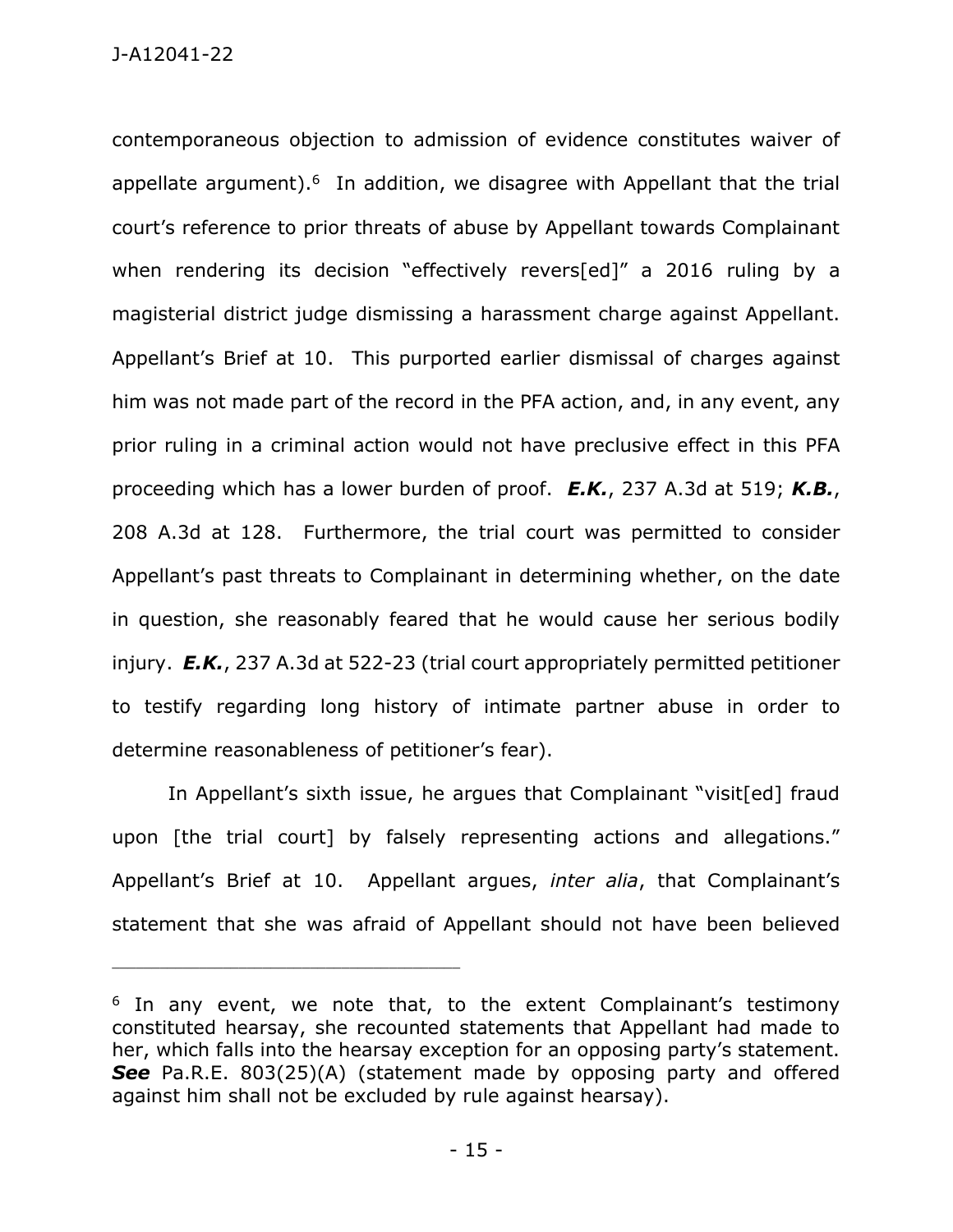because she has martial arts training and that Complainant misconstrued his behavior on April 22, 2021 as "[h]is nature is to be upbeat and jovial." *Id.* at 10-11. In his seventh issue, Appellant alleges that Complainant conspired with Attorney Malizia and another individual in filing the PFA petition in order to have Appellant evicted and have his bail revoked so that he would be thrown into jail.

Appellant's arguments fail as they relate to the issue of Complainant's credibility. The trial court heard Complainant's testimony and found her credible; we are bound by the court's credibility finding and may not revisit it on appeal. *Kaur*, 259 A.3d at 509; *Custer*, 933 A.2d at 1058. "It is wellsettled that 'the trier of fact while passing upon the credibility of witnesses and the weight of the evidence produced, is free to believe all, part or none of the evidence.'" *Kaur*, 259 A.3d at 509 (quoting *Commonwealth v. Walsh*, 36 A.3d 613 (Pa. Super. 2012)). Furthermore, we note that Appellant's attacks on Complainant's credibility relate in large part to his description of conversations and events—including allegations related to an action presently before the Commonwealth Court in which Complainant is a party—that are not a part of the certified record in this appeal. We may not consider this extraneous information for the purpose of our present disposition. *PHH Mortgage Corp. v. Powell*, 100 A.3d 611, 614 (Pa. Super. 2014); *In the Matter of J.C.*, 5 A.3d 284, 288 (Pa. Super. 2010).

In his final issue, Appellant argues that the trial court refused to order the preparation of transcripts from a prior PFA case heard by the trial court

- 16 -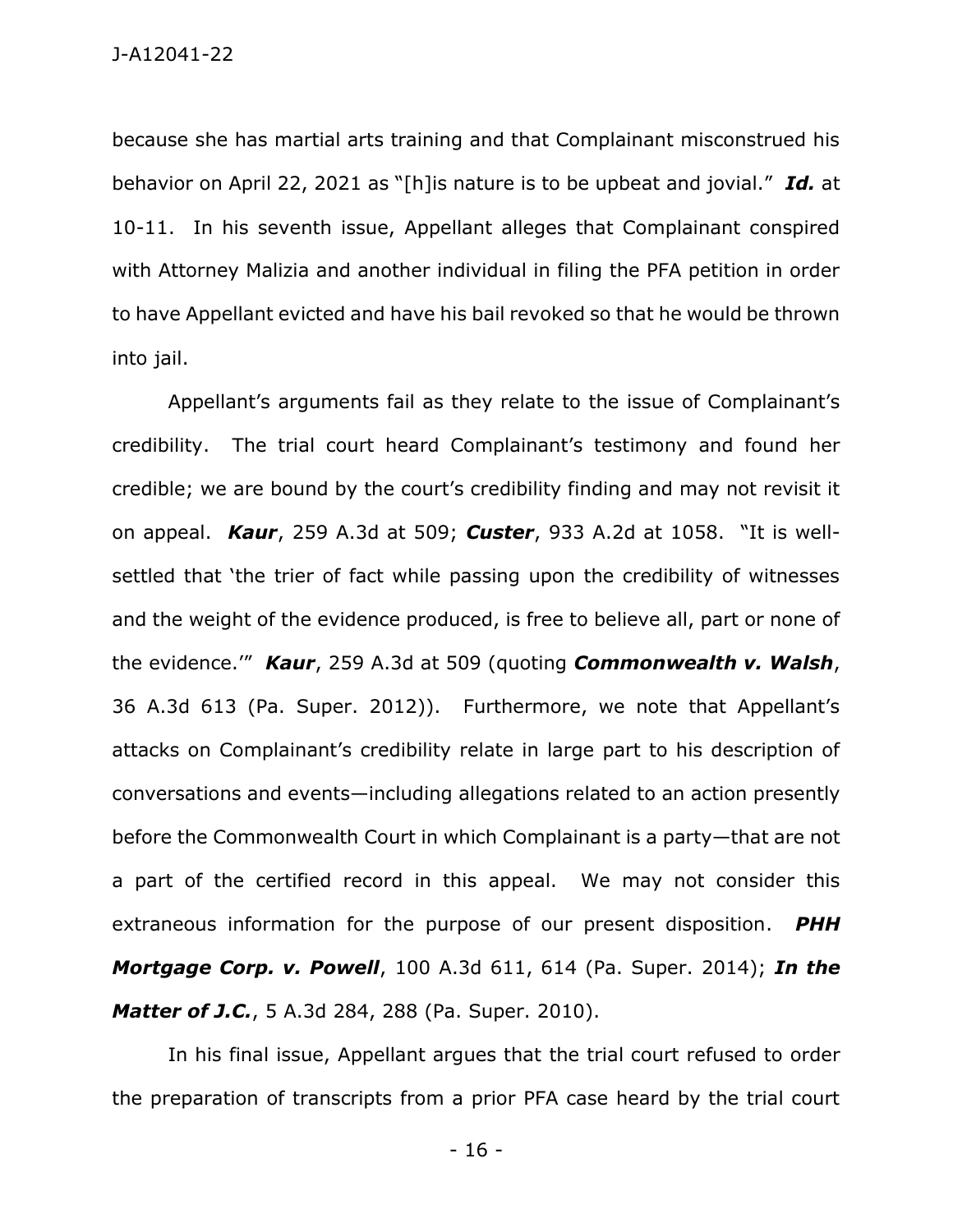on March 3 and 16, 2015. Appellant contends that the trial court's decision "impedes and obstructs the administration of justice." Appellant's Brief at 12.

Appellant first requested that the trial court waive the cost of preparation of the 2015 transcripts due to his *in forma pauperis* status in his June 4, 2022 motion for reconsideration of the final PFA order. The trial court denied Appellant's request pursuant to Pennsylvania Rule of Judicial Administration 4007(E), which provides that "[i]n cases of economic hardship where there is no appeal pending or there exists no obvious need for the transcript to advance the litigation, the requesting party must demonstrate reasonable need before the court shall waive or adjust the cost of obtaining the transcript." Pa.R.J.A. 4007(E); *see also* Pa.R.J.A. 4008(B)(3)("Transcript costs for ordinary transcripts in matters that are not subject to an appeal [or] where the transcript is not necessary to advance the litigation . . . may be waived at the court's discretion for parties who qualify for economic hardship . . . and upon good cause shown."). In denying Appellant's request, the court determined that the requested 2015 transcripts were not necessary to advance the appeal in this matter and further that there was no appeal pending in the 2015 PFA case. Order, 9/3/21.<sup>7</sup>

We find no error or abuse of discretion in the trial court's refusal to authorize the preparation of the 2015 transcripts. Regardless of whether the

 $7$  The trial court waived the costs associated with the preparation of the May 5, 2021 hearing transcript.